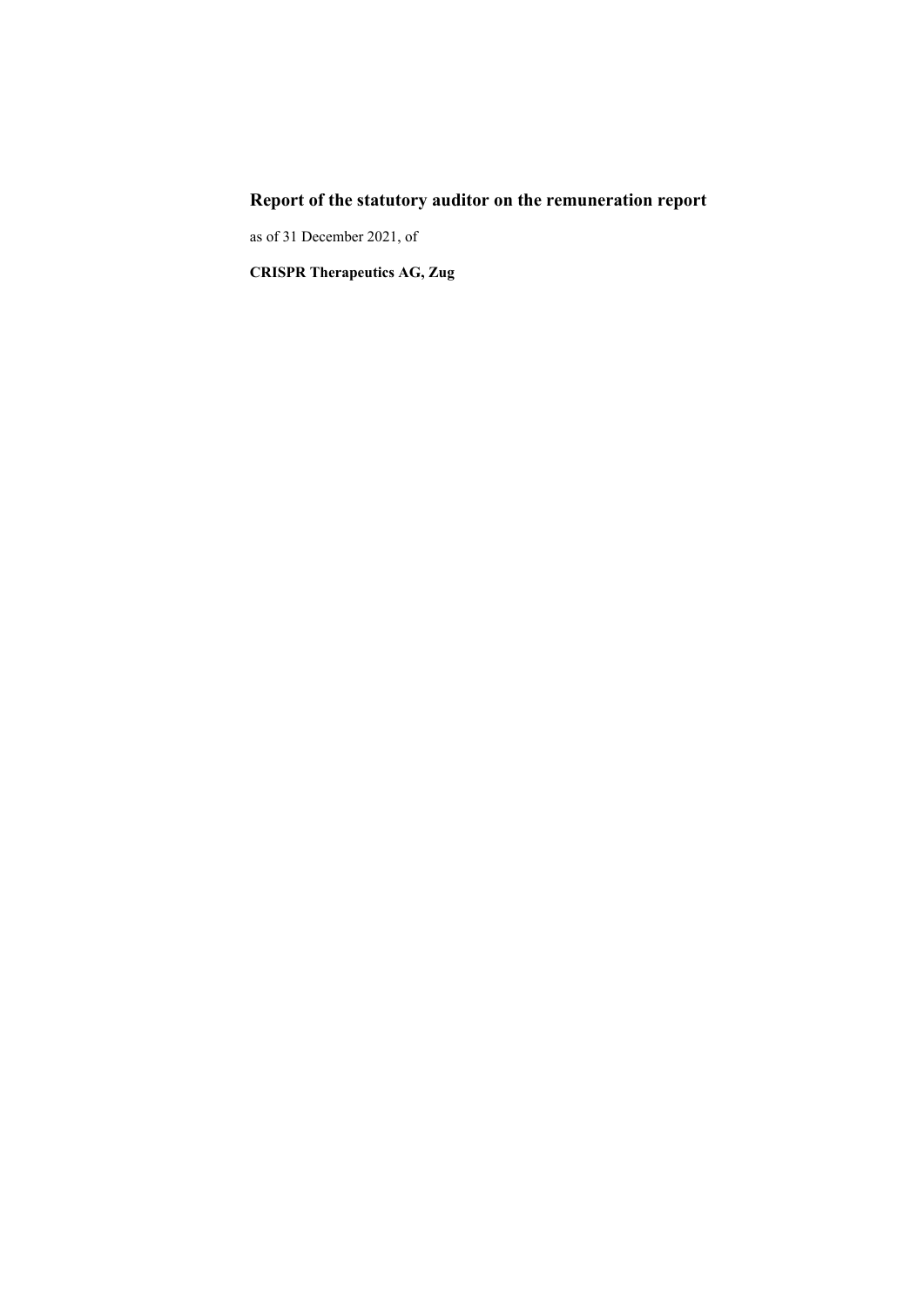

Ernst & Young Ltd Aeschengraben 9 P.O. Box CH-4002 Basle

Phone: +41 58 286 86 86 Fax: +41 58 286 86 00 www.ey.com/ch

To the General Meeting of CRISPR Therapeutics AG, Zug Basle, 15 February 2022

## **Report of the statutory auditor on the remuneration report**

We have audited the accompanying remuneration report of CRISPR Therapeutics AG for the year ended 31 December 2021. The audit was limited to the information according to articles 14–16 of the Ordinance against Excessive Compensation in Stock Exchange Listed Companies (Ordinance) contained in articles 3.1.1 to 3.2.1 of the remuneration report.



## **Board of Directors' responsibility**

The Board of Directors is responsible for the preparation and overall fair presentation of the remuneration report in accordance with Swiss law and the Ordinance. The Board of Directors is also responsible for designing the remuneration system and defining individual remuneration packages.

| <u> The Common Section of the Common Section of</u> |  |
|-----------------------------------------------------|--|
|                                                     |  |

### **Auditor's responsibility**

Our responsibility is to express an opinion on the accompanying remuneration report. We conducted our audit in accordance with Swiss Auditing Standards. Those standards require that we comply with ethical requirements and plan and perform the audit to obtain reasonable assurance about whether the remuneration report complies with Swiss law and articles 14–16 of the Ordinance.

An audit involves performing procedures to obtain audit evidence on the disclosures made in the remuneration report with regard to compensation, loans and credits in accordance with articles 14–16 of the Ordinance. The procedures selected depend on the auditor's judgment, including the assessment of the risks of material misstatements in the remuneration report, whether due to fraud or error. This audit also includes evaluating the reasonableness of the methods applied to value components of remuneration, as well as assessing the overall presentation of the remuneration report.

We believe that the audit evidence we have obtained is sufficient and appropriate to provide a basis for our opinion.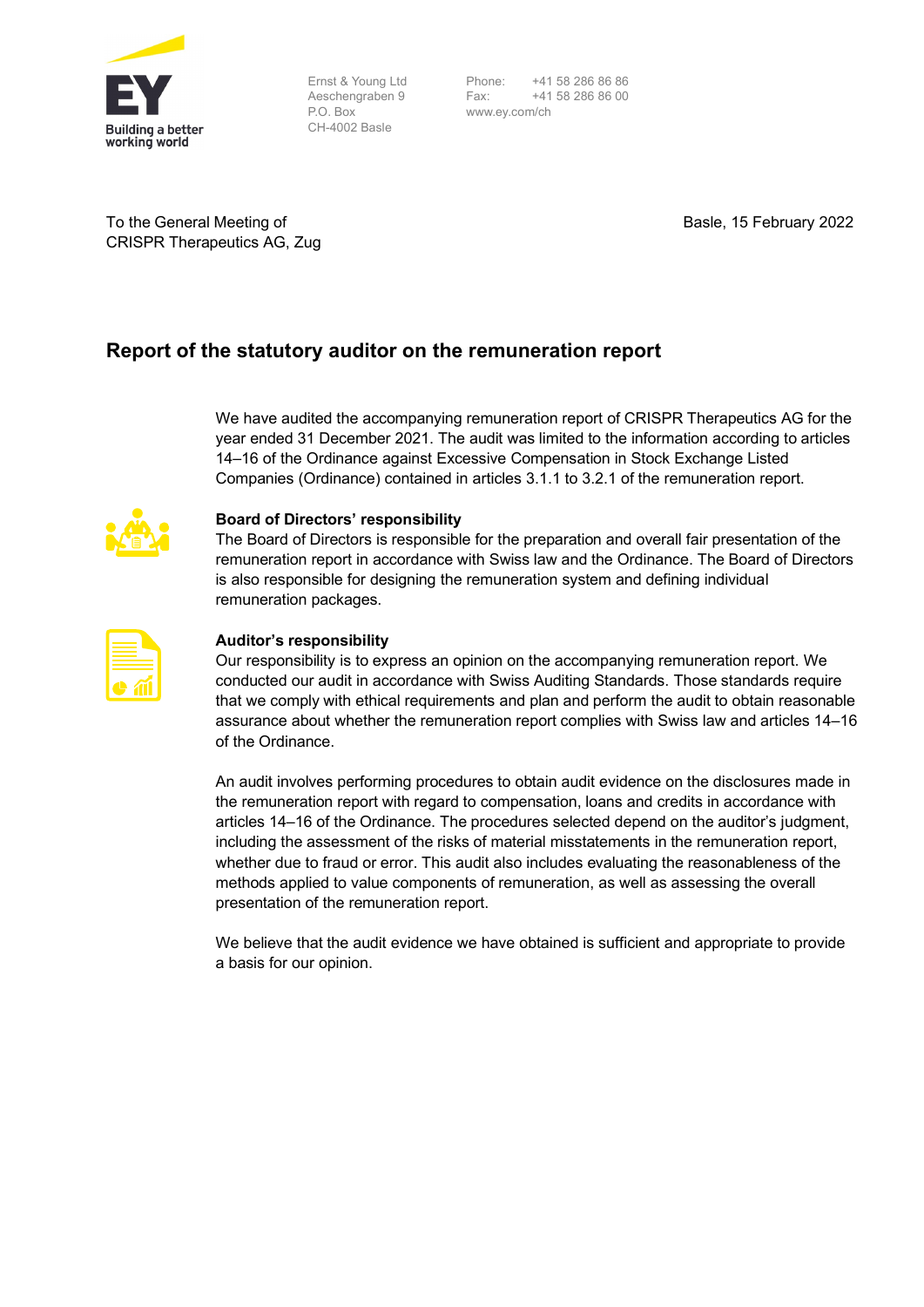



## **Opinion**

In our opinion, the remuneration report for the year ended 31 December 2021 of CRISPR Therapeutics AG complies with Swiss law and articles 14–16 of the Ordinance.

Ernst & Young Ltd



Simon Zogg (Qualified Signature)





Faidra Ekati Lygerou (Qualified Signature)

Licensed audit expert **CERTIFIED EXECUTES** Certified Auditor Accountant (Greece)

## **Enclosure**

Remuneration report 31 December 2021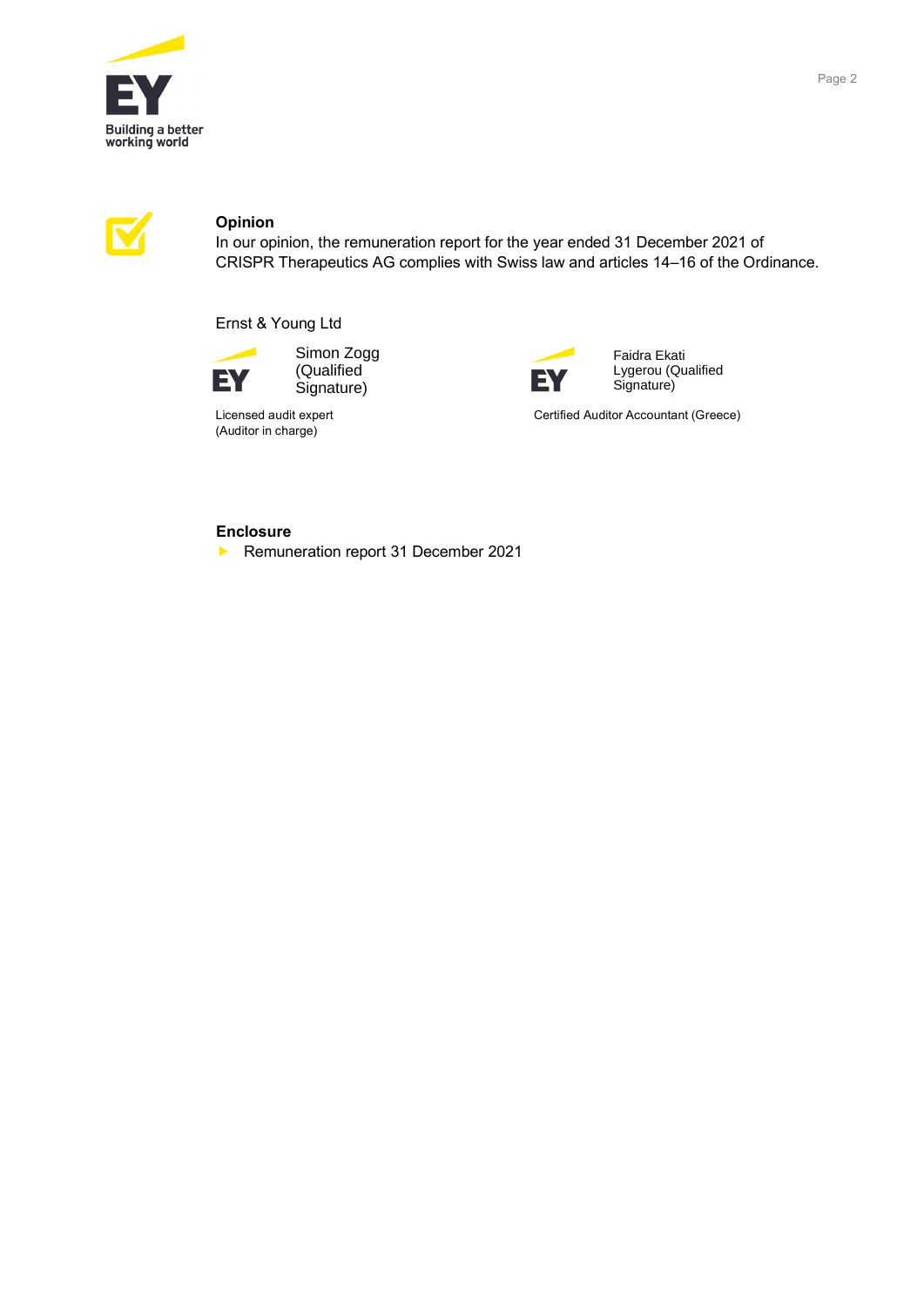**Index**

[Compensation committee](#page-4-0)

[Compensation system](#page-5-0)

[Compensation for the members of the Board of Directors and Executive Management](#page-8-0)

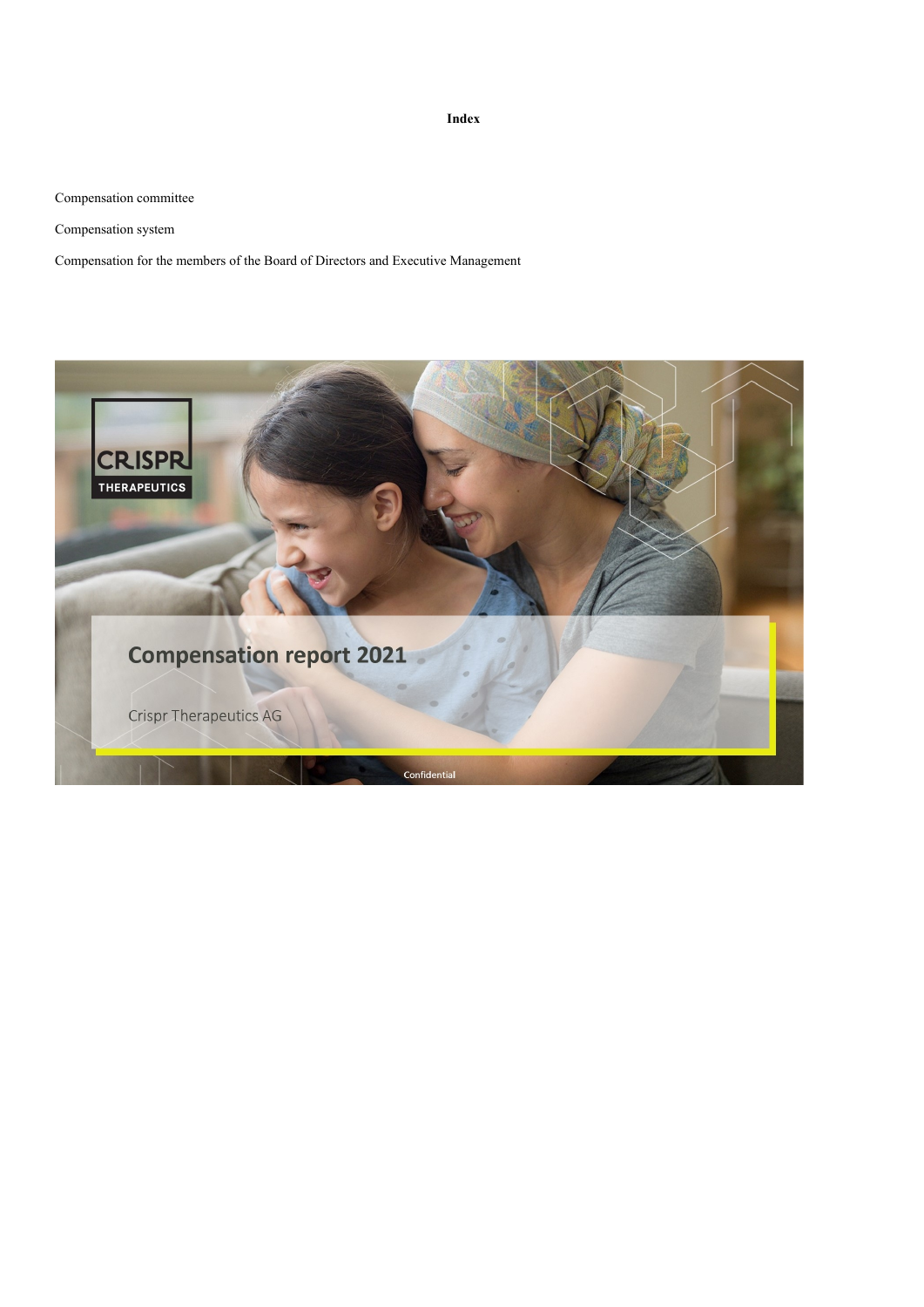#### <span id="page-4-0"></span>**1. Compensation Committee**

The Compensation Committee consists of three (3) members and is chaired by Simeon J. George, M.D., member of the Board of Directors.

The Company's Board of Directors (BoD) has determined that each current and proposed member of our Compensation Committee is independent under the Nasdaq listing standards, are outside directors within the definition of Section 162(m) of the U.S. Internal Revenue Code of 1986, as amended (the "Code"), and are "non-employee directors" for purposes of Rule 16b-3 promulgated by the SEC, and Rule 10C-1(b)(1) of the Exchange Act.

The Compensation Committee held four formal meetings during 2021.

#### **1.1 Tasks and Competences**

The Compensation Committee supports the Board's responsibilities relating to compensation of the Company's directors and executives, oversees the Company's overall compensation structure, policies and programs, reviews the Company's processes and procedures for the consideration and determination of director and executive compensation, and is responsible for preparing a report for inclusion in the Company's proxy statement relating to the general meeting of shareholders or annual report on Form 10-K, in accordance with applicable rules and regulations. A primary objective of the Compensation Committee is to develop and implement compensation policies and plans that are appropriate for the Company in light of all relevant circumstances and which provide incentives that further the Company's long-term strategic plan and are consistent with the culture of the Company and the overall goal of enhancing shareholder value.

At the beginning of the year, the Compensation Committee reviews and recommends to the Board of Directors that it approve of the primary elements of compensation—base salary increases, annual cash bonuses, and annual equity awards—for our CEO and members of our Executive Committee (which includes our other NEOs). In addition, the Compensation Committee may deem it advisable to review and approve subsequent compensation opportunities for our NEOs, and may deem it advisable to recommend such opportunities to the Board of Directors for final review and approval.

| Compensation                            | CEO             | <b>Compensation Committee</b> | BoD      | AGM                  |
|-----------------------------------------|-----------------|-------------------------------|----------|----------------------|
| Compensation of Non-Executive Directors |                 | Proposes                      | Approves | Approves max. amount |
| Compensation of CEO                     |                 | Proposes                      | Approves | Approves max. amount |
| Compensation of Executive Committee     | <b>Proposes</b> | Recommends                    | Approves | Approves max. amount |

The Compensation Committee has the responsibility to, among other things:

- review and recommend that our Board of Directors approve the compensation of our executive officers;
- review and recommend to our Board of Directors the compensation of our directors;
- review and recommend that our Board of Directors approve the terms of compensatory arrangements with our executive officers;
- review management succession plans;
- administer our share and equity incentive plans;
- select independent compensation consultants and assess whether there are any conflicts of interest with any of the committee's compensation advisers;
- review and approve, or recommend that our Board of Directors approve, incentive compensation and equity plans, and any other compensatory arrangements for our executive officers and other senior management, as appropriate;
- review and establish general policies relating to compensation and benefits of our employees and reviewing our overall compensation philosophy; reviewing and discussing with management the compensation discussion and analysis to be included in our annual proxy statement or Annual Report on Form 10-K;
- annually review corporate goals and objectives relevant to the compensation of our chief executive officer and our other executive officers;
- evaluate the performance of our chief executive officer and our other executive officers in light of such corporate goals and objectives and make recommendations to the Board of Directors for approval of the compensation of our chief executive officer and our other executive officers based on such evaluation;
- review and approve the compensation of all members of our senior management (other than the executive officers), including with respect to any incentive-compensation plans and equity- based plans;
- review and establish our overall management compensation, philosophy and policy;
- oversee and administer our compensation and similar plans; and
- review and make such recommendations to the Board of Directors as deemed advisable with regard to our policies and procedures for the grant of equity-based awards.

The Compensation Committee engages an external compensation consultant to assist it by providing information, analysis and other advice relating to our executive compensation program. Since 2016 the Compensation Committee has engaged a third-party compensation consultant, Radford, an Aon Hewitt company, or Radford, to advise on executive compensation matters. For 2021, the Compensation Committee again engaged Radford as its compensation consultant to advise on executive compensation matters including:

- review and analysis of the compensation for our executive officers, including our NEOs;
- review and analysis of market practice and support in the consideration and amendment of our post-employment compensation policy for our executive officers;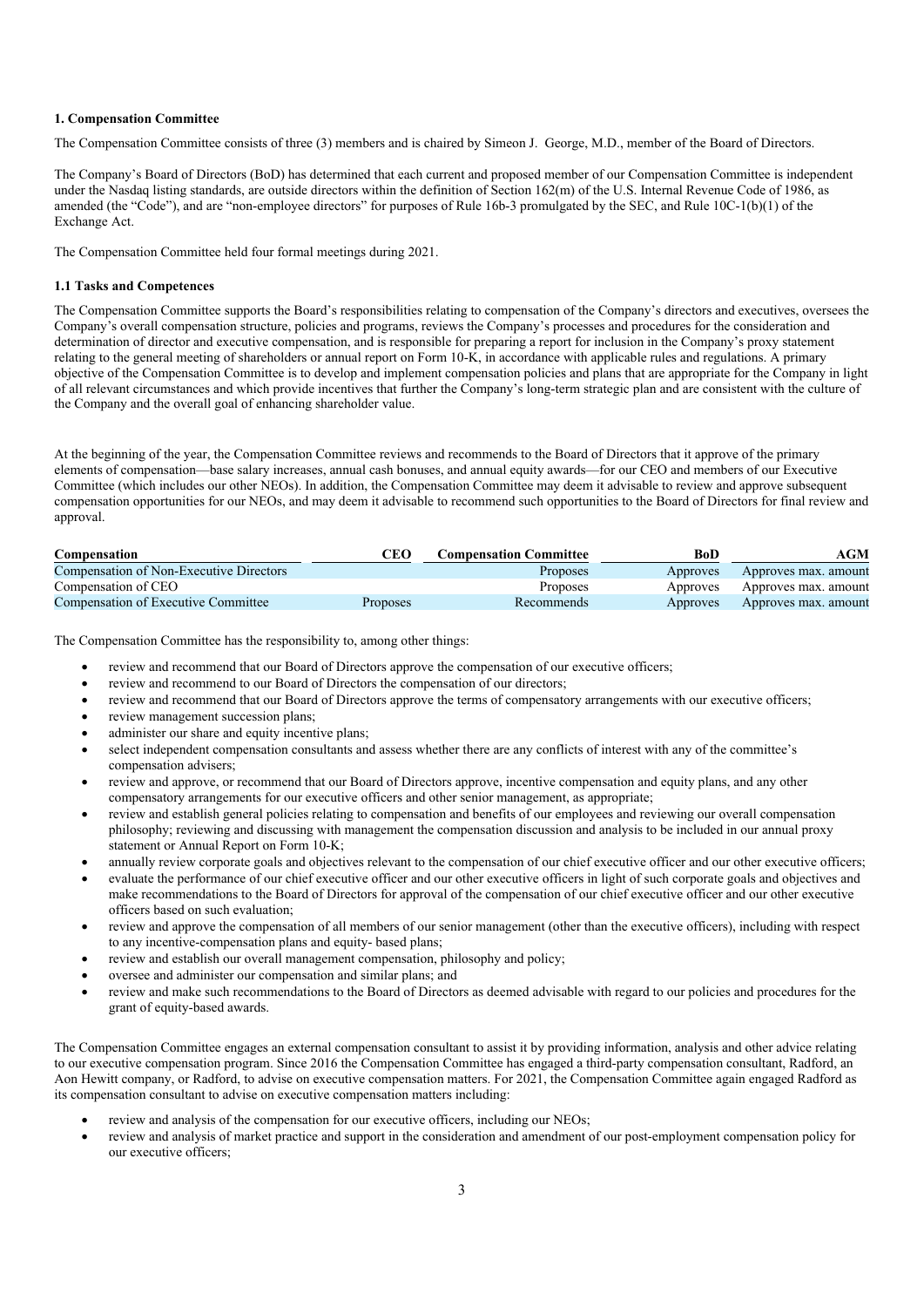- research, development and review of our compensation peer group; and
- support on other compensation matters as requested throughout the year.

Radford reports directly to the Compensation Committee and to the Compensation Committee chairman. Radford also coordinates with our management for data collection and job matching for our executive officers. Radford did not provide any other services to us in 2021. The Compensation Committee has evaluated Radford's independence pursuant to the listing standards of the relevant Nasdaq Listing Rules and SEC rules and has determined that no conflict of interest has arisen as a result of the work performed by Radford.

#### <span id="page-5-0"></span>**2. Compensation System**

#### **2.1 BoD Compensation Elements**

The Compensation Committee reviews and proposes to the BoD the resolution to be submitted to the Annual General Meeting of Shareholders for the total compensation of the Board of Directors.

Our Board of Directors adopted a non-employee director compensation policy, which became effective upon the closing of our initial public offering in October 2016.

The non-employee director compensation policy currently in effect is designed to provide a total compensation package that enables us to attract and retain, on a long-term basis, high caliber non- employee directors.

Under the non-employee director compensation policy, our non-employee directors are compensated as follow:

| <b>Annual retainers 2021</b>  | <b>USD</b> | CHF <sup>1</sup> |
|-------------------------------|------------|------------------|
| <b>Chairman of the Board</b>  | 65,000     | 59,436           |
| Board Membership              | 45,000     | 41,148           |
| <b>Audit Committee</b>        |            |                  |
| Chairmanship                  | 20,000     | 18,288           |
| Membership                    | 10,000     | 9,144            |
| <b>Compensation Committee</b> |            |                  |
| Chairmanship                  | 15,000     | 13,716           |
| Membership                    | 7,500      | 6,858            |
| <b>Nominating Committee</b>   |            |                  |
| Chairmanship                  | 10,000     | 9,144            |
| Membership                    | 5,000      | 4,572            |
|                               |            |                  |

- Upon initial election or appointment to our Board of Directors, each new non- employee director will be granted an option to purchase 25,000 common shares upon his or her initial election and appointment, which vest in substantially equal monthly installments during the 36 months following the grant date, subject to continued service as a director: and

- On the date of each annual meeting of stockholders, each non-employee director previously serving who is re-elected to the board will be granted a non-qualified stock option to purchase 10,000 common shares, which will vest in substantially equal monthly installments during the 12 months following his or her re-election as a director, subject to continued service as a director through such date.

All cash fees are paid quarterly, in arrears, or upon the earlier resignation or removal of the non- employee director. The amount of each payment is prorated for any portion of a quarter that a non- employee director is not serving on our Board of Directors, based on the number of calendar days served by such non-employee director.

Each non-employee director is also entitled to reimbursement for reasonable travel and other expenses incurred in connection with attending meetings of the Board of Directors and any committee on which he or she serves.

The directors' compensation is paid without regard to achievement of corporate goals or objectives and it is not conditioned or dependent upon the performance of the director.

<sup>&</sup>lt;sup>1</sup> Amounts shown in CHF are indicative and have been converted from USD at an exchange rate of CHF 0.9144 to USD 1 based on average noon buying rate at U.S. Federal Reserve for 2021.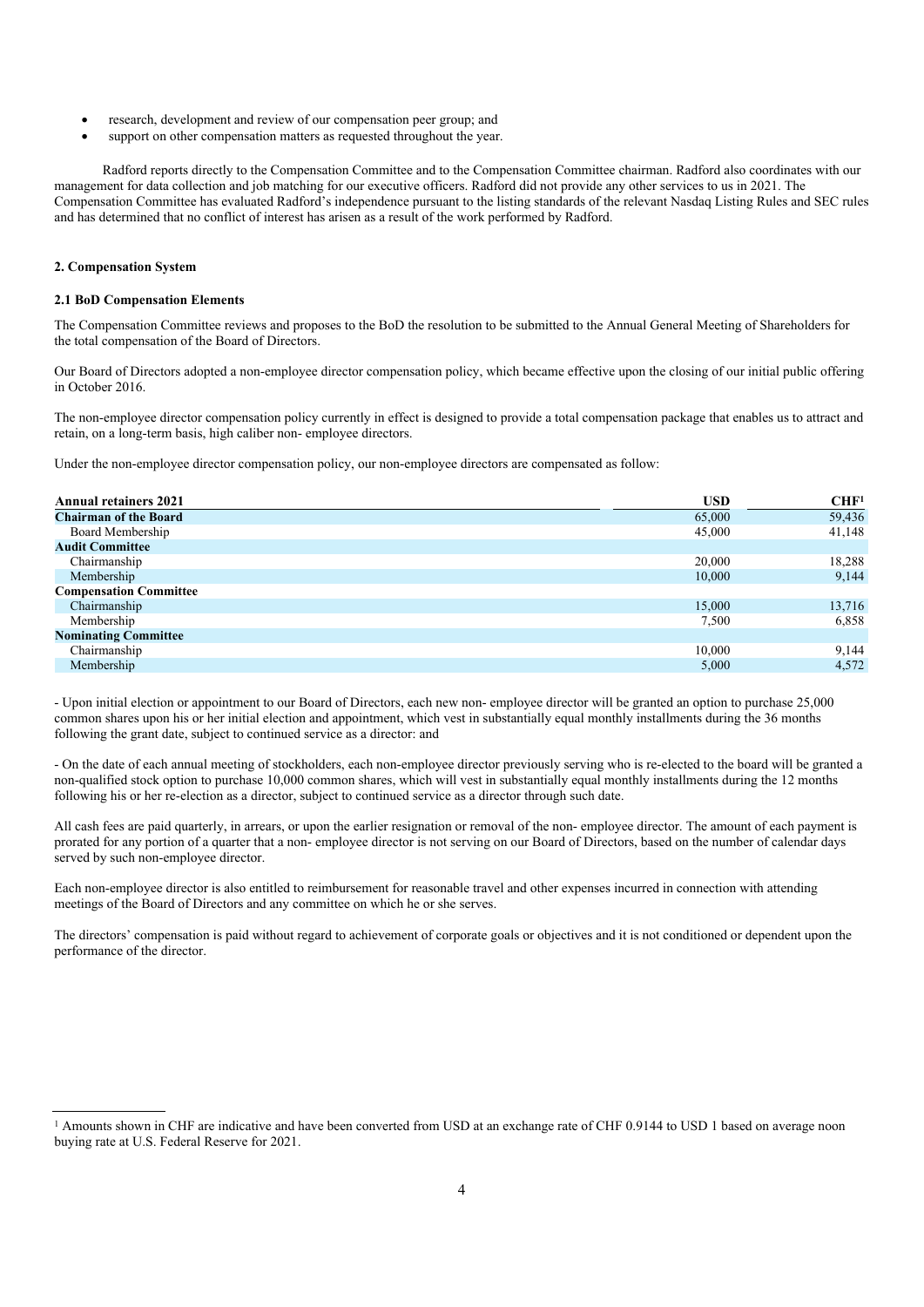#### **2.2 Executive Compensation system**

The Compensation Committee discharges many of the responsibilities of our Board of Directors relating to the compensation of our executive officers. The Compensation Committee oversees and evaluates our compensation and benefits policies generally, and the compensation plans, policies, and practices applicable to our CEO and other executive officers.

At the beginning of the year, the Compensation Committee reviews and recommends to the Board of Directors that it approves of the primary elements of compensation—base salary increases, annual cash bonuses, and annual equity awards—for our CEO and members of our Executive Committee. In addition, the Compensation Committee may deem it advisable to review and approve subsequent compensation opportunities for our Executive Committee and may deem it advisable to recommend such opportunities to the Board of Directors for final review and approval.

| <b>Executive Compensation</b>                                   | <b>Compensation Committee</b> | <b>BoD</b> | <b>AGM</b>    |
|-----------------------------------------------------------------|-------------------------------|------------|---------------|
| <b>Base Salary and Benefits</b>                                 | <b>Proposes</b>               | Approves   | Approves max. |
| Based on scope and level of responsibility of the position, and |                               |            | amount        |
| the knowledge and experience required to fulfill the role.      |                               |            |               |
| Statutory benefits and other allowances.                        |                               |            |               |
| <b>Annual Cash Bonus</b>                                        | Proposes                      | Approves   | Approves max. |
| Incentivizes the achievement of annual financial and individual |                               |            | amount        |
| performance goals. Target award is a percentage of base salary. |                               |            |               |
| <b>Deferred Equity Bonus</b>                                    | Proposes                      | Approves   | Approves max. |
| Designed to incentivize and retain Crispr's key executives.     |                               |            | amount        |
| <b>Non-Equity Grant</b>                                         | Proposes                      | Approves   | Approves max. |
| Aligns executive compensation with shareholders returns.        |                               |            | amount        |

#### **2.2.1 Executive Compensation philosophy**

The Company's executive compensation program is guided by our overarching philosophy of paying for demonstrable performance. Consistent with this philosophy, we have designed our executive compensation program to achieve the following primary goals:

- attract, motivate and retain top-performing senior executives;
- establish compensation opportunities that are competitive and reward performance; and
- align the interests of our senior executives with the interests of our shareholders to drive the creation of sustainable long-term value.

#### **2.2.2 Executive Compensation elements**

The Company's executive compensation program is designed to be reasonable and competitive, and balance our goal of attracting, motivating, rewarding and retaining top-performing senior executives with our goal of aligning their interests with those of our shareholders. The Compensation Committee annually evaluates our executive compensation program to ensure that it is consistent with our short- term and long-term goals and the dynamic nature of our business and makes a recommendation to the Board of Directors.

Our executive compensation program consists of a mix of compensation elements that balance achievement of our short-term goals with our longterm performance. We provide short-term incentive compensation opportunities in the form of annual cash bonuses, which focus on our achievement of annual corporate goals. We also provide long-term incentive compensation opportunities in the form of equity awards.

When reviewing and recommending to the Board of Directors the amount of each compensation element and the target total compensation opportunity for our Executive Committee, the Compensation Committee considers the following factors:

- our performance against the annual corporate goals established by the Compensation Committee in consultation with management; each Executive Officer's skills, experience and qualifications relative to other similarly situated executives at the companies in our compensation peer group;
- the scope of each Executive Officer's role compared to other similarly situated executives at the companies in our compensation peer group;
- the performance of each Executive Officer, based on an assessment of his or her contributions to our overall performance, ability to lead his or her department and work as part of a team, all of which reflect our core values;
- compensation parity among our Executive Officers;
- our retention goals;
- our financial performance relative to our peers;
- the compensation practices of our compensation peer group and the positioning of each Executive Officer's compensation in a ranking of peer company compensation levels; and
- the recommendations provided by our CEO with respect to the compensation of our other Executive Officer's.

These factors provide the framework for compensation decisions for each of our executive officers, including our Executive Officers. The Compensation Committee and the Board of Directors, as applicable, do not assign relative weights or rankings to these factors, and do not consider any single factor as determinative in the compensation of our executive officers. Rather, the Compensation Committee and the Board of Directors, as applicable, rely on their own knowledge and judgment in assessing these factors and making compensation decisions.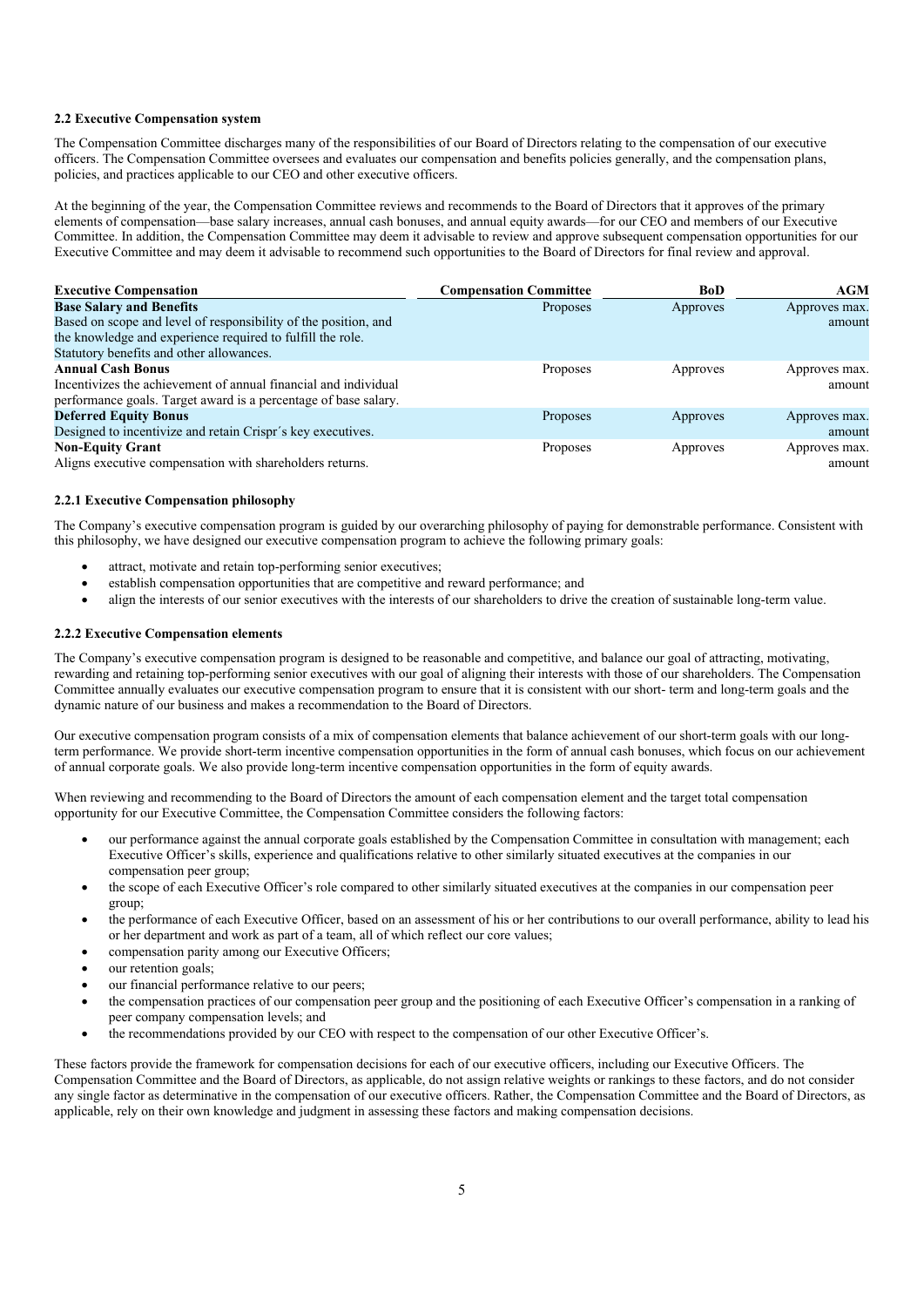#### **2.2.3 Executive Management Performance**

At the beginning of each year, the Compensation Committee, after reviewing management's proposal, establishes the annual corporate performance goals that it believes will be the most significant drivers of our short-term and long-term success. The corporate performance goals include target achievement dates based on calendar quarters. The Compensation Committee then recommends to the Board of Directors that it approves of the proposed corporate performance goals. Each corporate performance goal has a percentage weighting, and may include an additional percentage weighting for overachievement, based on the Compensation Committee's assessment of the goal's relative significance. Each executive officer is eligible to receive an annual performance-based cash bonus based primarily on achievement of corporate performance goals as assessed by our Compensation Committee and Board of Directors with input on individual performance achievement from our Chief Executive Officer. Each executive officer, has a target annual bonus award amount, expressed as a percentage of each executive officer's base salary then in effect. After the fiscal year is completed, the Compensation Committee reviews actual performance against the stated goals and determines subjectively what it believes to be the appropriate level of cash bonus, if any, for our executive officers.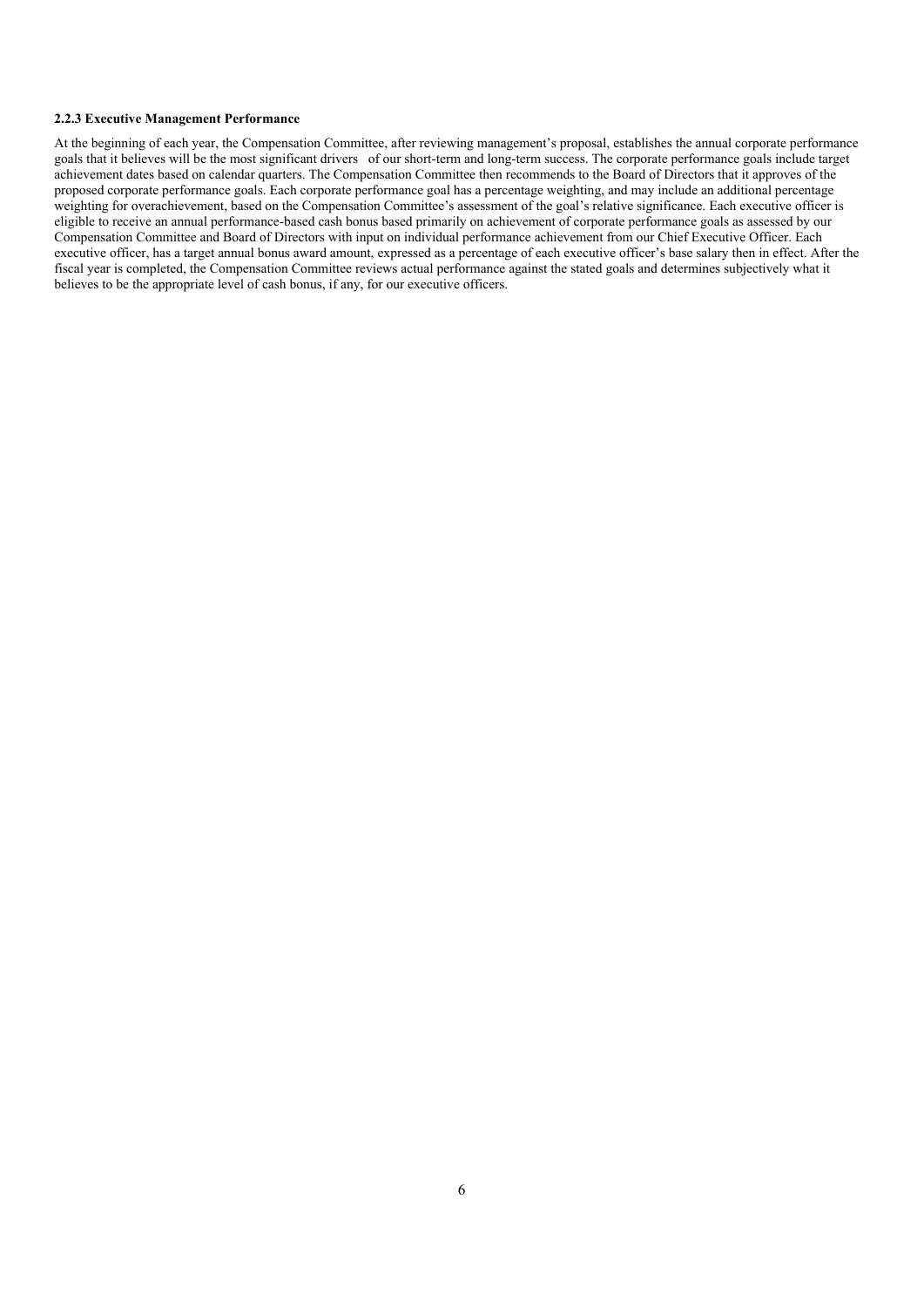#### <span id="page-8-0"></span>**3. Compensation for the members of the Board of Directors and Executive Management**

At the beginning of the year after the corporate performance goals are established, the Compensation Committee, after reviewing management's selfassessment, evaluates our achievement of the prior year's corporate performance goals, and our overall success in the prior year, and determines our total percentage achievement level. Our CEO evaluates the other executive officers' achievement of their prior year's individual performance goals and makes recommendations for total percentage achievement level. The Compensation Committee considers our CEO's recommendations, and independently reviews and approves the total percentage achievement level for each of the other executive officers.

#### **3.1 Board of Directors (BoD)**

In 2021, the Board of Directors comprised of nine (9) members consisting of the Company's president, the CEO, and eight (8) non-employee directors holding office for one-year terms. The following persons are members of the Board of Directors as of 31 December 2021:

**Ali Behbahani, M.D**. – Member of the Compensation Committee and Chairman of Nominating and Corporate Governance Committee

**Bradley Bolzon, Ph.D**. – Member of the Nominating and Corporate Governance Committee

**Simeon J. George, M.D**. – Chairman of the Compensation Committee

**John T. Greene** – Chairman of the Audit Committee and member of the Compensation Committee

**Katherine A. High, M.D.** – Member of the Nominating and Corporate Governance Committee

**Douglas Treco Ph.D.** - Member of the Audit Committee and member of the Nominating and Corporate Governance Committee<sup>2</sup>

**Harold Edward Fleming Jr, M.D. -** Member of the Audit Committee<sup>3</sup>

**Samarth Kulkarni, Ph.D.** –Member and Director

**Rodger Novak, M.D.** – President of the Company, Chairman of the BoD

#### **3.1.1 BoD Compensation**

Dr. Novak, who serves as our President and Chairman of the BoD, is a consultant to the Company and received no additional compensation for his service as members of our Board of Directors. Dr. Kulkarni, who serves as Director, was an employee during fiscal year 2021 and received no additional compensation for his service as members of our Board of Directors.

In 2021, the Company granted no loans to present or former members of the Board of Directors and as of 31 December 2021, no such loans of credit payments existed to present or former members of the Board of Directors, or to related parties of present or former members of the Board of Directors. As of 31 December 2021, no compensation was paid to former members of the Board of Directors.

The next table sets forth a summary of the compensation paid to our non-employee directors in 2021.

<sup>2</sup> Mr. Treco was elected to the BoD in June 2020

<sup>3</sup> Mr. Fleming was elected to the BoD in June 2021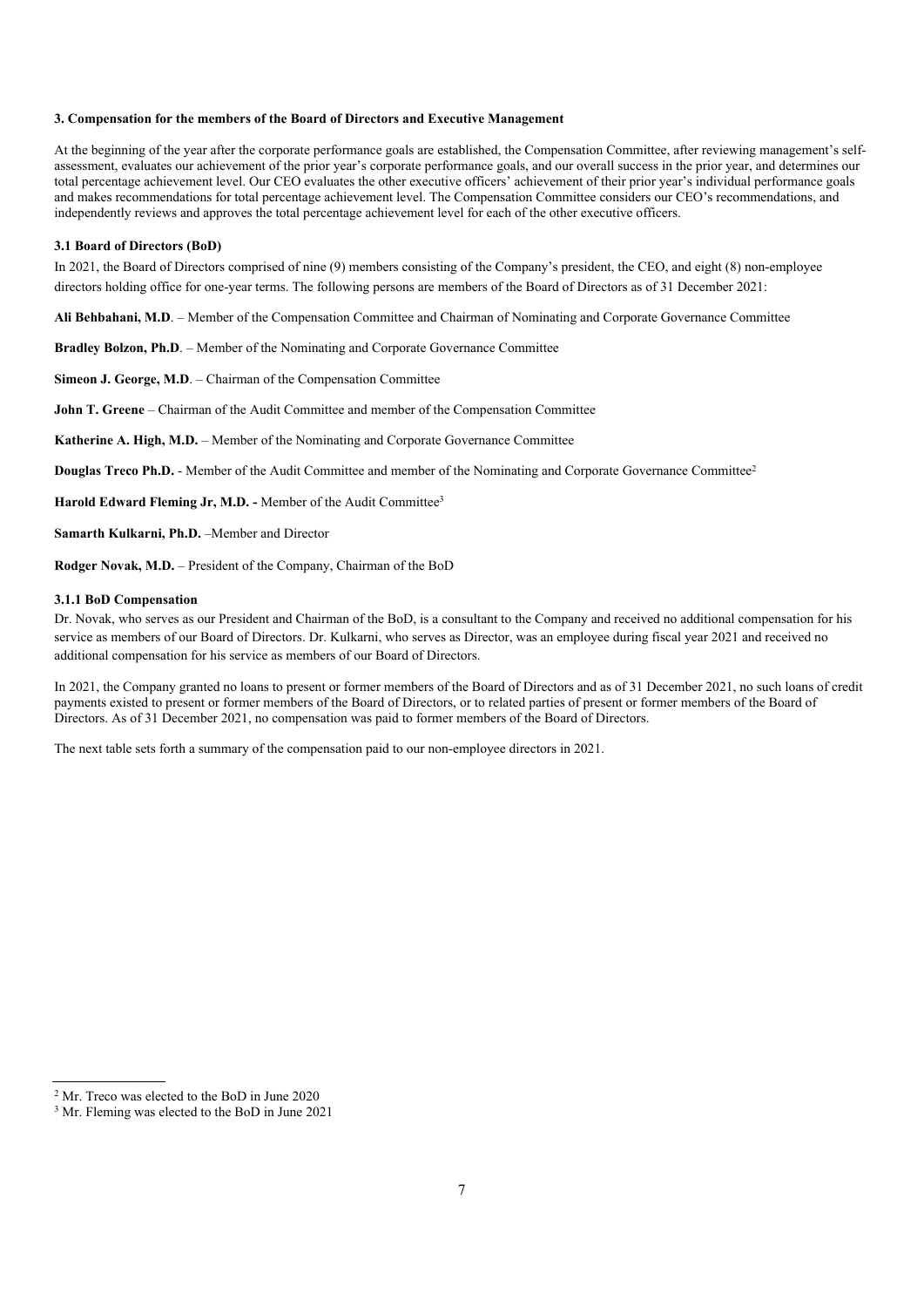| <b>Board Member</b>                    |               | <b>Fees Earned</b><br>or Paid in Cash <sup>4</sup> |             |               | <b>Option Awards<sup>5</sup></b> |                     | <b>Number</b><br>of Options |                   |               | Total <sup>6</sup> |                     |
|----------------------------------------|---------------|----------------------------------------------------|-------------|---------------|----------------------------------|---------------------|-----------------------------|-------------------|---------------|--------------------|---------------------|
|                                        |               | 20218                                              | 20207       |               | 20218                            | 20207               | 20218                       | 2020 <sup>7</sup> |               | 20218              | 2020                |
| Ali Behbahani                          | $\mathbb{S}$  | 56,045                                             | 47,113      | $\sqrt{\ }$   | 752,798                          | 544,935             | 10,000                      | 15,000            | $\mathsf{\$}$ | 808,843            | 592,048             |
|                                        | <b>CHF</b>    | 51,247                                             | 44,234      | <b>CHF</b>    | 688,359                          | 511,639             |                             |                   | <b>CHF</b>    | 739,606            | 555,874             |
| <b>Bradley Bolzon</b>                  | \$            | 45,103                                             | 39,000      | \$            | 752,798                          | 544,935             | 10,000                      | 15,000            | \$            | 797,901            | 583,935             |
|                                        | <b>CHF</b>    | 41,242                                             | 36,617      | <b>CHF</b>    | 688,359                          | 511,639             |                             |                   | <b>CHF</b>    | 729,601            | 548,257             |
| Pablo Cagnoni <sup>9</sup>             | $\mathbb S$   |                                                    | 8,000       | $\mathbb{S}$  |                                  |                     |                             |                   | $\mathbb{S}$  |                    | 8,000               |
|                                        | <b>CHF</b>    |                                                    | 7,511       | <b>CHF</b>    |                                  |                     |                             |                   | <b>CHF</b>    |                    | 7,511               |
| Simeon J. George                       | $\mathbb S$   | 56,661                                             | 50,000      | \$            | 752,798                          | 544,935             | 10,000                      | 15,000            | \$            | 809,459            | 594,935             |
|                                        | <b>CHF</b>    | 51,811                                             | 46,945      | <b>CHF</b>    | 688,359                          | 511,639             |                             |                   | <b>CHF</b>    | 740,170            | 558,584             |
| John Greene                            | $\mathsf{\$}$ | 64,709                                             | 55,000      | $\mathbb{S}$  | 752,798                          | 544,935             | 10,000                      | 15,000            | $\mathsf{\$}$ | 817,507            | 599,935             |
|                                        | <b>CHF</b>    | 59,170                                             | 51,640 CHF  |               | 688,359                          | 511,639             |                             |                   | <b>CHF</b>    | 747,529            | 563,279             |
| Katherine High                         | \$            | 45,103                                             | 39,000      | $\mathbb{S}$  | 752,798                          | 544,935             | 10,000                      | 15,000            | \$            | 797,901            | 583,935             |
|                                        | <b>CHF</b>    | 41,242                                             | 36,617      | <b>CHF</b>    | 688,359                          | 511,639             |                             |                   | <b>CHF</b>    | 729,601            | 548,257             |
| Douglas A. Treco <sup>10</sup>         | $\mathsf{\$}$ | 52,209                                             | 23,579      | $\mathcal{S}$ |                                  | 752,798 1,089,870   | 10,000                      | 30,000            | $\mathsf{\$}$ | 805,007            | 1,113,449           |
|                                        | <b>CHF</b>    | 47,740                                             | 22,138 CHF  |               |                                  | 688,359 1,023,279   |                             |                   | <b>CHF</b>    |                    | 736,099 1,045,417   |
| Harold Edward Fleming Jr <sup>11</sup> | \$            | 30,514                                             |             | \$            | 1,881,996                        |                     | 25,000                      |                   | \$            | 1,912,510          |                     |
|                                        | <b>CHF</b>    | 27,902                                             |             | <b>CHF</b>    | 1,720,897                        |                     |                             |                   | <b>CHF</b>    | 1,748,799          |                     |
| <b>Total</b>                           | \$            | 350,342                                            | 261,692     | \$            | 6,398,786 3,814,545              |                     |                             |                   | \$            |                    | 6,749,129 4,076,237 |
|                                        | <b>CHF</b>    | 320,353                                            | 245,702 CHF |               |                                  | 5,851,050 3,581,476 |                             |                   | <b>CHF</b>    |                    | 6,171,403 3,827,179 |

<sup>4</sup> Amounts reported represent fees earned by each director for their board service in the respective year, including their respective roles as chairman of the board, chairman of a committee of the board and as members of one or more committees of the board.

<sup>&</sup>lt;sup>5</sup> Amounts represent the aggregate grant date fair value of option awards granted to our directors computed in accordance with FASB ASC Topic 718. Pursuant to FASB ASC Topic 718, the amounts shown exclude the impact of estimated forfeitures related to service-based vesting conditions. The amounts above reflect our aggregate accounting expense for these awards and do not necessarily correspond to the actual value that will be recognized by the directors.

<sup>6</sup> Compensation is subject to employer paid social contributions only for Mr. Bolzon as he is Swiss resident since July 2017.

<sup>7</sup> Amounts shown in CHF are indicative and have been converted from USD at an exchange rate of CHF 0.9389 to USD 1 based on average noon buying rate at U.S. Federal Reserve for 2020.

<sup>&</sup>lt;sup>8</sup> Amounts shown in CHF are indicative and have been converted from USD at an exchange rate of CHF 0.9144 to USD 1 based on average noon buying rate at U.S. Federal Reserve for 2021.

<sup>&</sup>lt;sup>9</sup> Mr. Cagnoni resigned from the BoD in February 2020.

<sup>10</sup> Mr. Treco was elected to the BoD in June 2020.

<sup>11</sup> Mr. Fleming was elected to the BoD in June 2021.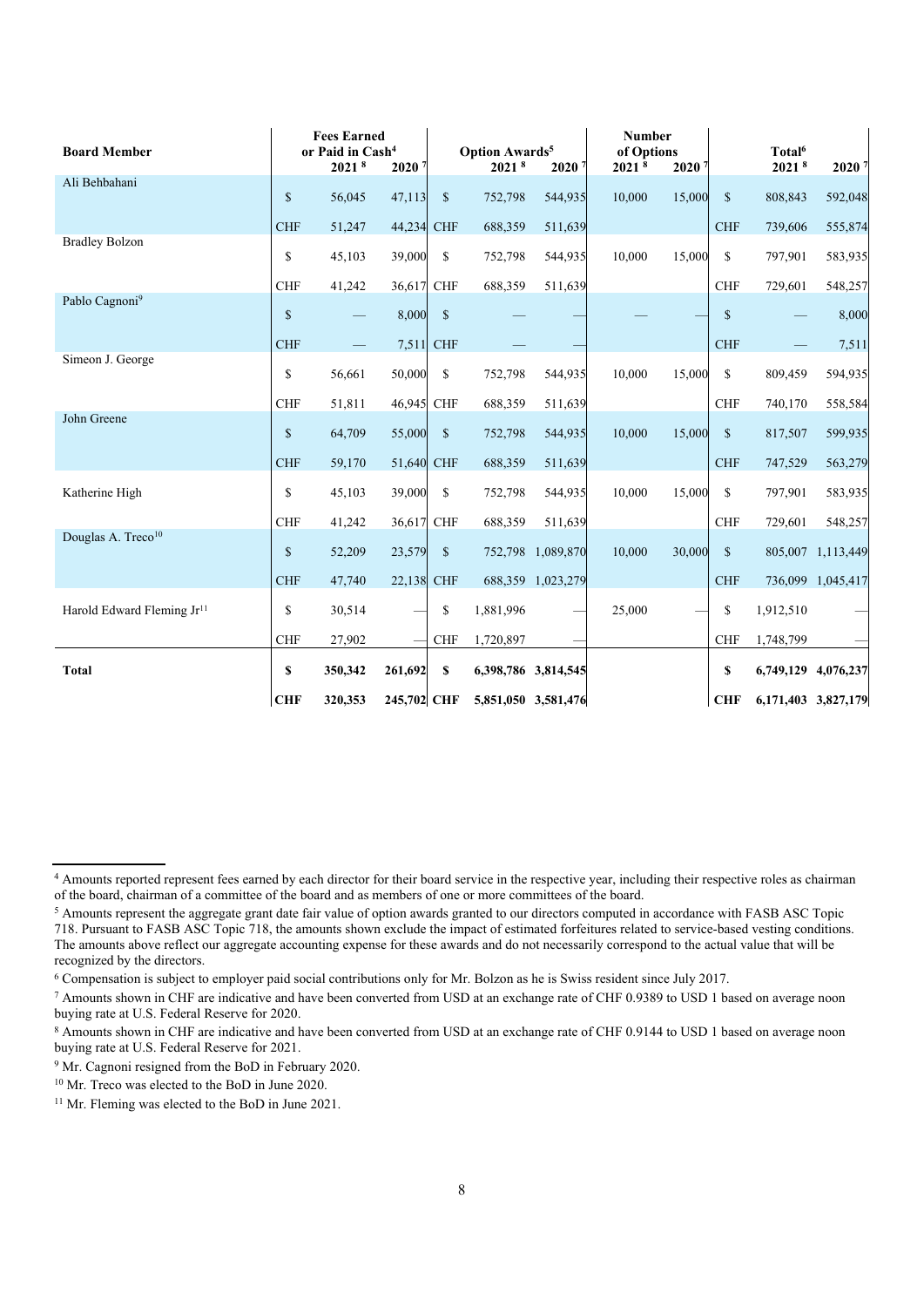#### **3.2 Executive Management**

In 2021, total executive compensation reported increased to USD 43'834'078 (2021) vs USD 21'735'407 (2020) for the reporting period. The increase is driven by the increase in value of certain share awards granted to executives on an annual basis due to an increase in stock price on the date of grant as compared to prior year.

In 2021 the executive management consisted of:

**Samarth Kulkarni, PhD**, Chief Executive Officer **Rodger Novak, MD<sup>12</sup>**, President and Director **Lawrence Klein, PhD**, Chief Business Officer **Brendan Smith<sup>13</sup>**, Chief Financial Officer **James Kasinger**, General Counsel & Corporate Secretary

<sup>12</sup> Dr. Novak is a consultant to the Company and is paid an annual consulting fee. Dr. Novak continues as the President of the Company and remains the Chairman and a member of the BoD.

<sup>13</sup> Mr. Smith replaced Mr. Tomsicek that resigned as Chief Financial Officer in October 2021 and remained an employee until 31 December 2021.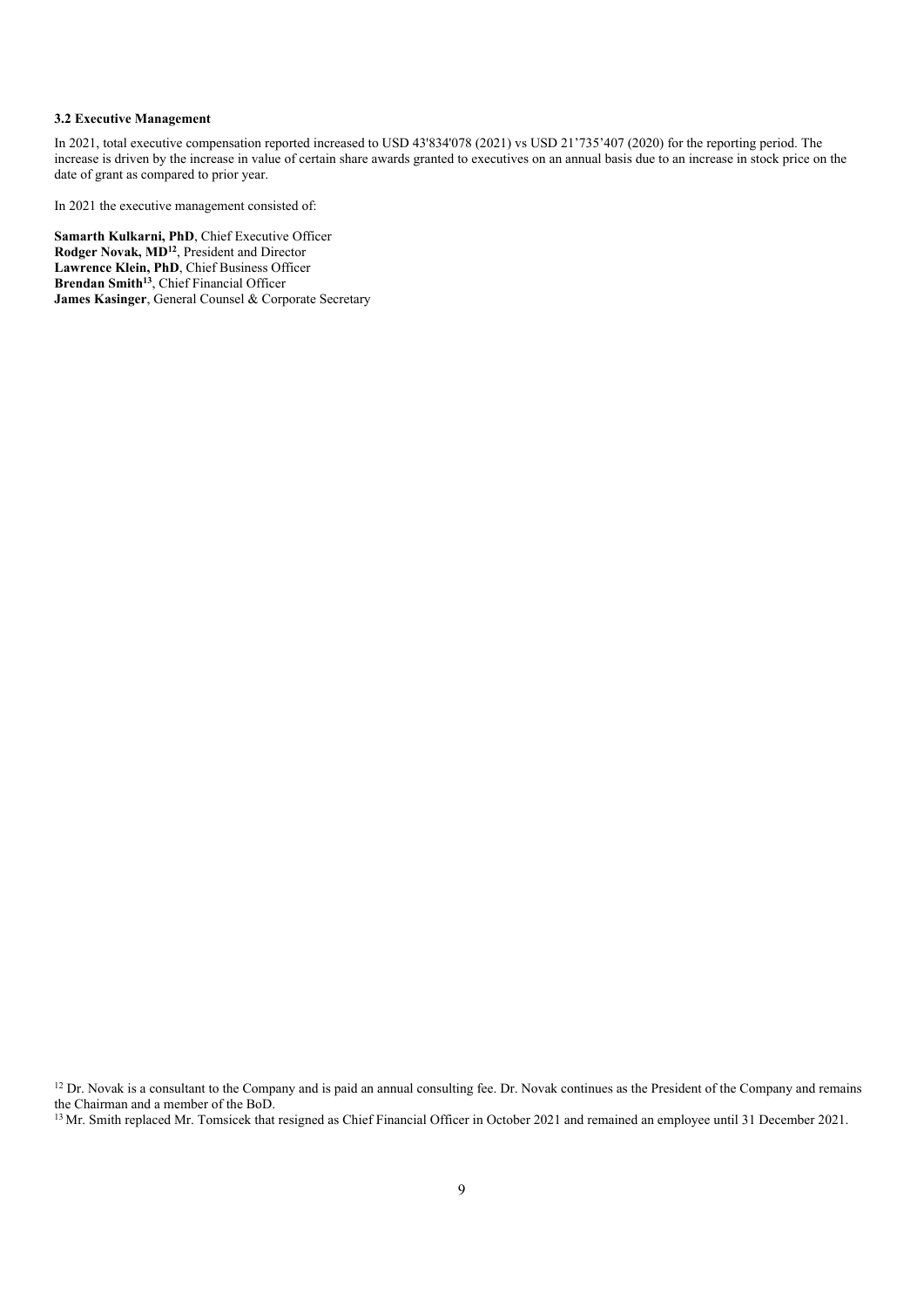#### **3.2.1 Executive Management Compensation**

The following tables presents a summary of the Executive Management's 2021 compensation.

#### **Chief Executive Officer**

In 2021, the compensation of the Chief Executive was reported for a full year:

|                                        | 2021       | 2020       | 2021              | 2020              |
|----------------------------------------|------------|------------|-------------------|-------------------|
| Samarth Kulkarni, Ph.D.                | <b>USD</b> | <b>USD</b> | CHF <sup>15</sup> | CHF <sup>14</sup> |
| Base salary                            | 670,000    | 625,000    | 612,648           | 586,813           |
| Pension benefits <sup>16</sup>         | 4,463      | 7.125      | 4,081             | 6,690             |
| Bonus <sup>17</sup>                    | 543,750    | 438,785    | 497.205           | 411,975           |
| Share awards $18$                      | 4,819,680  | 1,585,785  | 4,407,115         | 1,488,894         |
| Number of shares                       | 36,000     | 35,500     | 36,000            | 35,500            |
| Option awards <sup>18</sup>            | 10,954,947 | 6,343,596  | 10,017,203        | 5,956,002         |
| Number of options                      | 143,000    | 189,333    | 143,000           | 189,333           |
| <b>Total Compensation</b>              | 16,992,839 | 9,000,290  | 15,538,252        | 8,450,372         |
| Employer social security <sup>19</sup> | 239,102    | 61.445     | 218,635           | 57,691            |

<sup>&</sup>lt;sup>14</sup> Amounts shown in CHF are indicative and have been converted from USD at an exchange rate of CHF 0.9389 to USD 1 based on average noon buying rate at U.S. Federal Reserve for 2020.

<sup>&</sup>lt;sup>15</sup> Amounts shown in CHF are indicative and have been converted from USD at an exchange rate of CHF 0.9144 to USD 1 based on average noon buying rate at U.S. Federal Reserve for 2021.

<sup>&</sup>lt;sup>16</sup> Company contributions to broad-based pension and retirement savings plans and annualized expenses accrued for supplementary executive retirement benefit.

<sup>&</sup>lt;sup>17</sup> Amounts represent bonuses paid in the year ending 31 December 2021 and 2020, respectively.

<sup>&</sup>lt;sup>18</sup> Amounts represent the aggregate grant date fair value of stock and option awards granted to our Executive Management computed in accordance with FASB ASC Topic 718. Pursuant to FASB ASC Topic 718, the amounts shown exclude the impact of estimated forfeitures related to servicebased vesting conditions. The amounts above reflect our aggregate accounting expense for these awards and do not necessarily correspond to the actual value that will be recognized by the Executive Management.

<sup>&</sup>lt;sup>19</sup> 2021 estimated social security charges based on 2021 compensation; 2020 estimated social security charges based on 2020 compensation.